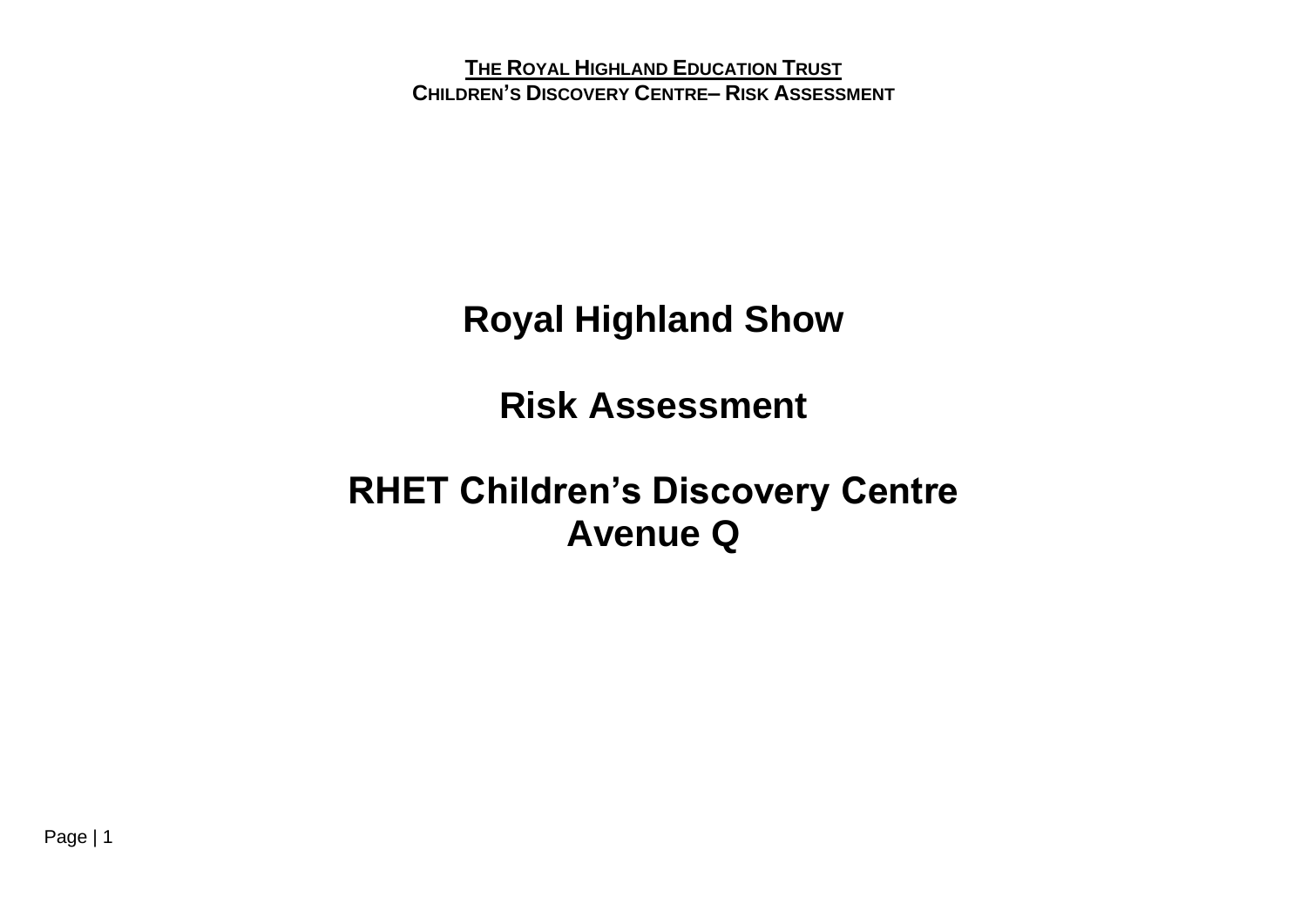ACTIVITY PROVIDER: ROYAL HIGHLAND EDUCATION TRUST DATE: 23 - 26 JUNE 2022

ADDRESS OF EVENT: CHILDREN'S DISCOVERY CENTRE, AVENUE Q, ROYAL HIGHLAND SHOWGROUND, EDINBURGH

Organisation/ Activity Provider signature: \_\_\_*K Barclay*\_\_\_\_\_\_\_\_\_\_\_\_\_\_\_\_\_\_\_\_\_\_\_\_\_\_\_\_\_\_\_\_\_\_\_\_ DATE: 02.06.2022

Katrina Barclay Executive Officer

Reviewed by: Cheryl Morrison

Date: 14.06.2022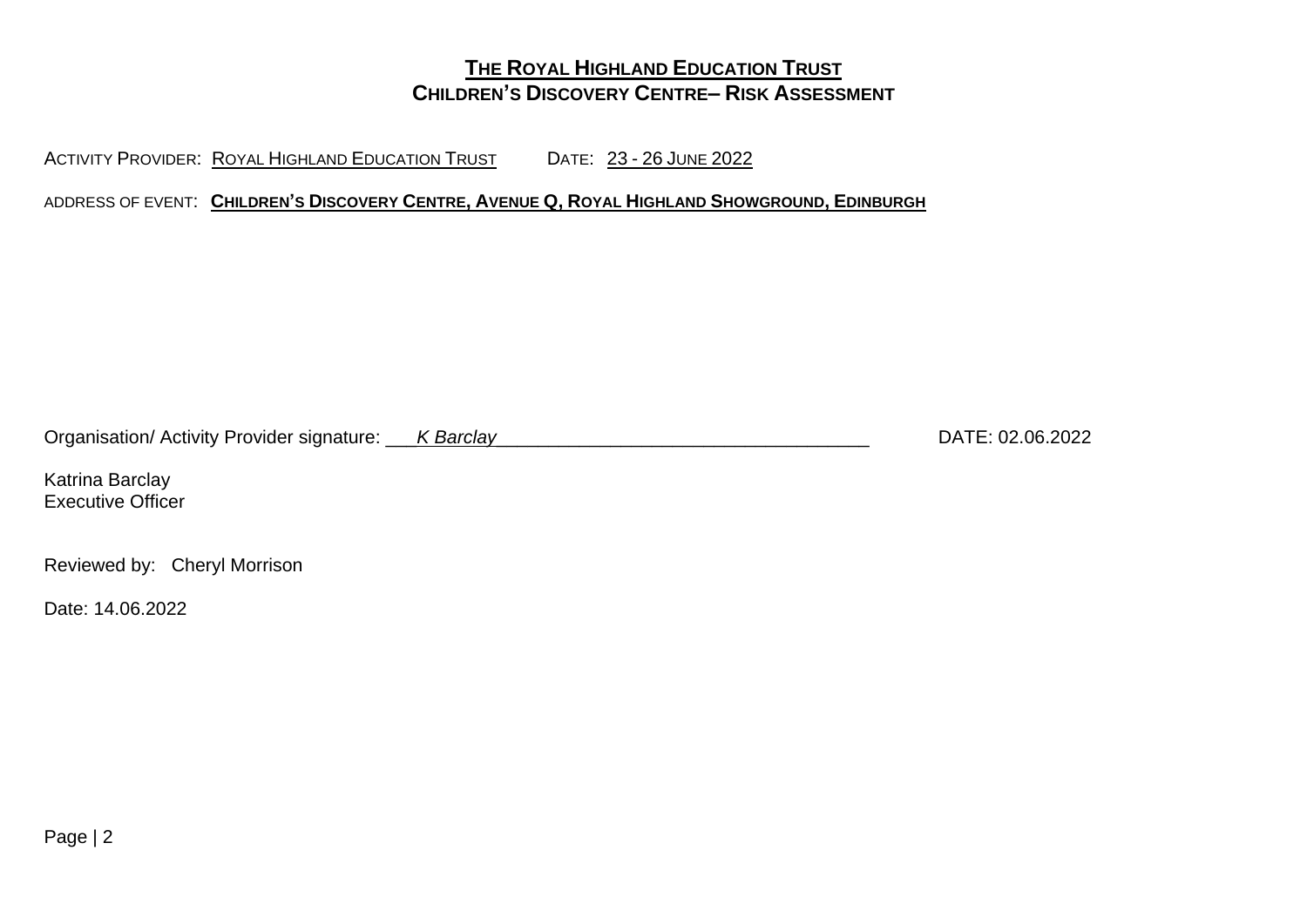| Children's<br><b>Discovery</b><br><b>Centre</b> | <b>Risk</b>                                                                                   | <b>Existing Controls</b>                                                                                                                | <b>Severity</b><br>(H, M or<br>L) | Likelihood (H,<br>$M$ or $L$ ) | $L \times S = Risk$ | <b>Action to be Taken</b>                                                                                                                                                                                                                                                                                                                                      | <b>Modified Risk With</b><br><b>Controls &amp; Actions</b><br>Taken |
|-------------------------------------------------|-----------------------------------------------------------------------------------------------|-----------------------------------------------------------------------------------------------------------------------------------------|-----------------------------------|--------------------------------|---------------------|----------------------------------------------------------------------------------------------------------------------------------------------------------------------------------------------------------------------------------------------------------------------------------------------------------------------------------------------------------------|---------------------------------------------------------------------|
| Children/young<br>people                        | Lost child                                                                                    | Ensure close<br>supervision and<br>regular head counts.<br>Use children wrist<br>bands from Rotary<br>club to record mobile<br>number   | H                                 | M                              | M                   | Children to be<br>supervised by parents/<br>teachers at all times.<br>Approach staff member<br>or security who will get in<br>touch with the JACC<br>room who will assist<br>Accompanying adults -<br>suggest meeting points<br>are identified on Show<br>App map ahead of<br>visiting show<br>Accompanying adults -<br>ensure mobile phones<br>are charged/on |                                                                     |
| Display boards<br>and pop ups                   | Falling onto people                                                                           | Banners to be<br>secured and checked<br>daily                                                                                           | M                                 | M                              | M                   | Daily checks and during<br>the day if conditions<br>changes such as high<br>winds                                                                                                                                                                                                                                                                              |                                                                     |
| Farm toys                                       | Small parts coming off -<br>choking.<br>trapped fingers.                                      | Remove small<br>detachable parts                                                                                                        |                                   | M                              | M                   | Parents to supervise<br>children with toys at all<br>times Signs displayed<br>reminding parent to<br>supervise their children<br>All toys washed in Milton<br>prior to 20 <sup>th</sup> June                                                                                                                                                                   |                                                                     |
| Centre                                          | Reaching capacity:<br>Struck, slips, trips, falls,<br>cuts, abrasions,<br>suffocation & death | Constant monitoring<br>of capacity levels<br>within centre.<br>Once reached, centre<br>doors closed and no<br>admittance<br>authorised. | H                                 | M                              | H                   | <b>Executive Officer to</b><br>make discretionary<br>decision as to when<br>centre reaches capacity<br>- 600 people MAX                                                                                                                                                                                                                                        |                                                                     |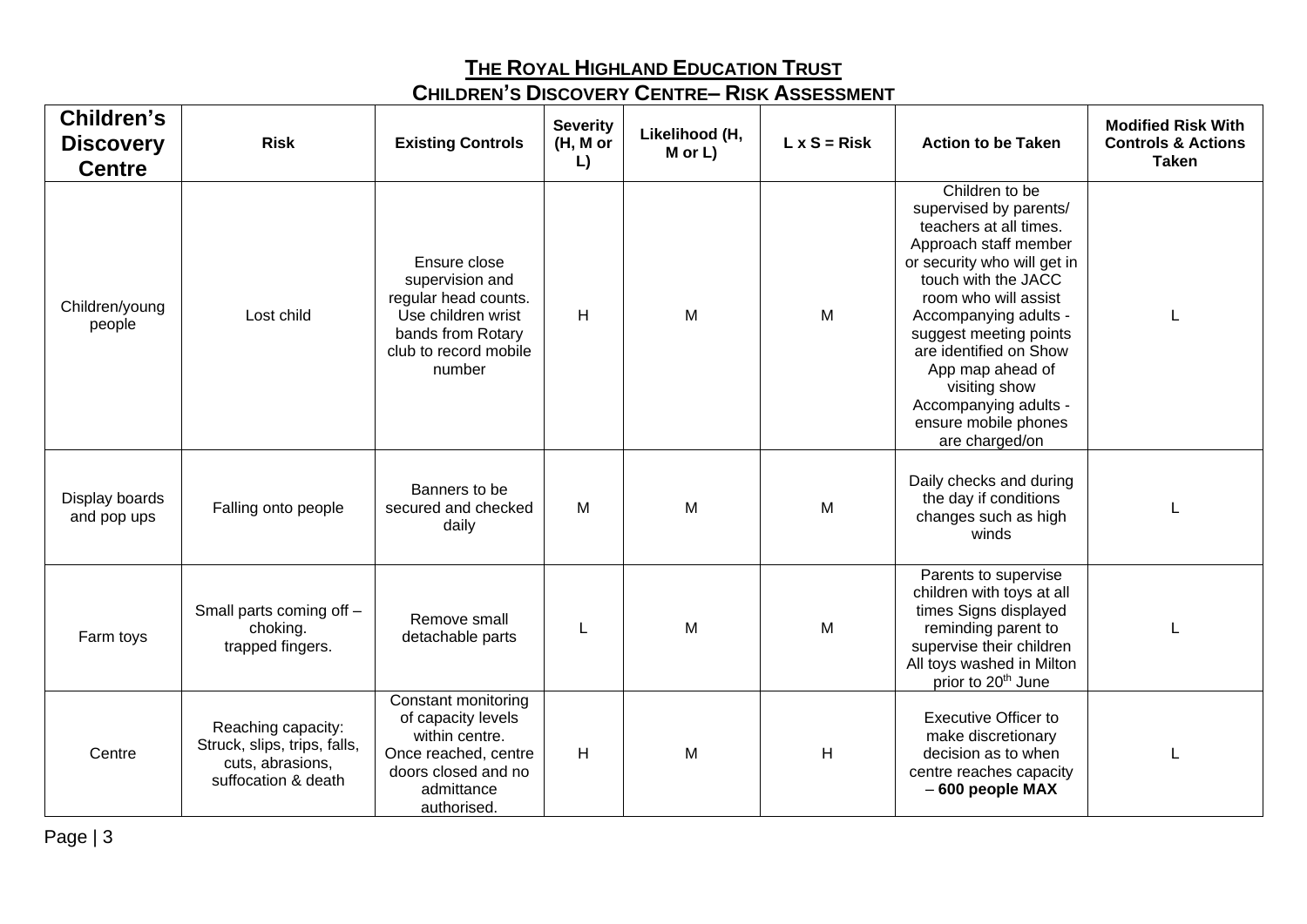| <b>Milking Cow</b>                  | Ingestion of water<br><b>Trapped fingers Bumped</b><br>head Jostling from other<br>children Slips on wet floor<br>Falling off stool | Supervised by RHET<br>staff or volunteer at<br>all times.<br>Teachers/adults to<br>supervise their group<br>to ensure appropriate<br>behavior                                                                                                                   | M |   | M | No more than four<br>children milking at any<br>one time. Clean water<br>used in cow. Water not to<br>be consumed Verbal<br>instruction from RHET<br>representative to help<br>manage access Keep<br>floor area dry and<br>regularly empty bucket                                                 |   |
|-------------------------------------|-------------------------------------------------------------------------------------------------------------------------------------|-----------------------------------------------------------------------------------------------------------------------------------------------------------------------------------------------------------------------------------------------------------------|---|---|---|---------------------------------------------------------------------------------------------------------------------------------------------------------------------------------------------------------------------------------------------------------------------------------------------------|---|
| Pea planting -<br>Compost           | Risk of Zoonoses<br>/disease<br>Ingestion                                                                                           | Supervised by RHET<br>staff or volunteer at<br>all times.                                                                                                                                                                                                       | L | M | M | Hand washing station,<br>disposable gloves<br>available                                                                                                                                                                                                                                           | M |
| Pea planting-<br>Pot making         | <b>Trapped Fingers</b>                                                                                                              | Supervised by RHET<br>staff or volunteer at<br>all times.                                                                                                                                                                                                       | L |   |   | Demonstrate activity                                                                                                                                                                                                                                                                              |   |
| Pea planting -<br>Pea seeds         | Ingestion                                                                                                                           | Supervised by RHET<br>staff or volunteer at<br>all times.                                                                                                                                                                                                       | L | M | M | Provide seeds to<br>young people only<br>when they are ready to<br>plant them                                                                                                                                                                                                                     | M |
| Year of Beef -<br><b>BCS Models</b> | Slips, trips, knocks, falls,<br>entrapment<br>Models getting damaged,<br>falling off table                                          | Supervised by RHET<br>staff or volunteer at<br>all times.<br>Teachers/adults to<br>supervise their group<br>to ensure appropriate<br>behavior<br>Children advised to<br>walk and not run<br>Tables and<br>equipment secured<br>and made safe<br>(checked daily) | M | M | M | Verbal instruction from<br>RHET representative to<br>help manage access.<br>Ensure users are not<br>running, eating or<br>drinking while<br>participating in the<br>activity. Ensure visitors<br>do not climb on the<br>crush.<br>Models to be supervised<br>at all times and remain<br>on tables |   |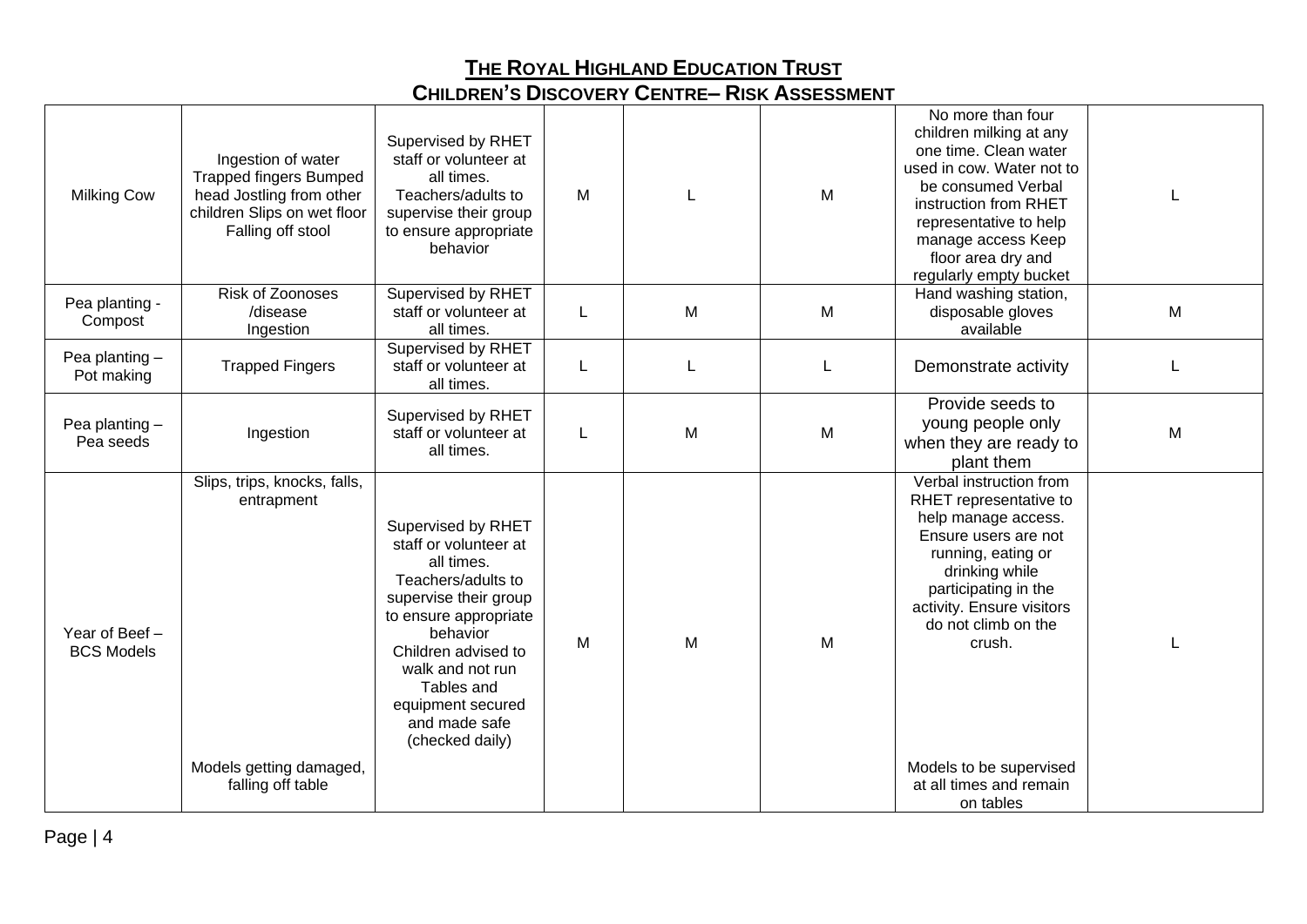| Year of Beef -<br>Grass demo                                         | Allergies/spores/ingestion                                         | Fresh samples used<br>Grass from silage<br>field with no livestock<br>grazing/in situ                                                                                                                                                                                                                                   | M | M | M | Signage displayed to<br>discourage unsupervised<br>touching                                                                                                                                                                                                                                                                          |  |
|----------------------------------------------------------------------|--------------------------------------------------------------------|-------------------------------------------------------------------------------------------------------------------------------------------------------------------------------------------------------------------------------------------------------------------------------------------------------------------------|---|---|---|--------------------------------------------------------------------------------------------------------------------------------------------------------------------------------------------------------------------------------------------------------------------------------------------------------------------------------------|--|
| Crafting<br>activities,<br>including badge<br>maker                  | Trapped fingers, cuts, pin<br>pricks, paper cuts                   | <b>RHET</b> volunteers or<br>staff only people to<br>use badge maker<br>Pre pinned safety<br>badges have been<br>purchased<br>Teachers/adults to<br>supervise their group<br>to ensure appropriate<br>behavior                                                                                                          | М | M | м | Supervision - ensure<br>children do not touch the<br>badge maker mechanism<br>Make adults aware that<br>the badges have a pin on<br>the back<br>Junior scissors will be<br>available, children helped<br>at all times                                                                                                                |  |
| Cattle Crush with<br>weigh cell                                      | Slips, trips, falls, knocks,<br>Entrapment<br><b>Electric Show</b> | RHET staff or<br>volunteer at all times.<br>Teachers/adults to<br>supervise their group<br>to ensure appropriate<br>behavior. One way<br>system through the<br>crush and all side<br>access points sealed<br>shut with cable ties<br>All cables taped to<br>floor and clear<br>instructions on how<br>activity is used. | M | M | M | No more that 4 people on<br>Weigh Crus at anytime<br>Verbal instruction from<br>RHET representative to<br>help manage access.<br>Ensure users are not<br>running, eating or<br>drinking while<br>participating in the<br>activity. Ensure visitors<br>do not climb on the<br>crush.<br>Signage in place to<br>enforce these measures |  |
| <b>Auction Platform</b><br>and gavel<br>Sheep gate<br>'auction ring' | Slips, trips, falls, knocks                                        | Supervised by RHET<br>staff or volunteer at<br>all times.<br>Teachers/adults to<br>supervise their group<br>to ensure appropriate<br>behavior. One way<br>system through<br>activity. All gates                                                                                                                         | L | M | M | No more than 1 person<br>on the plinth at anytime.<br>Verbal instruction from<br>RHET representative to<br>help manage access.<br>Ensure users are not<br>running, eating or<br>drinking while<br>participating in the                                                                                                               |  |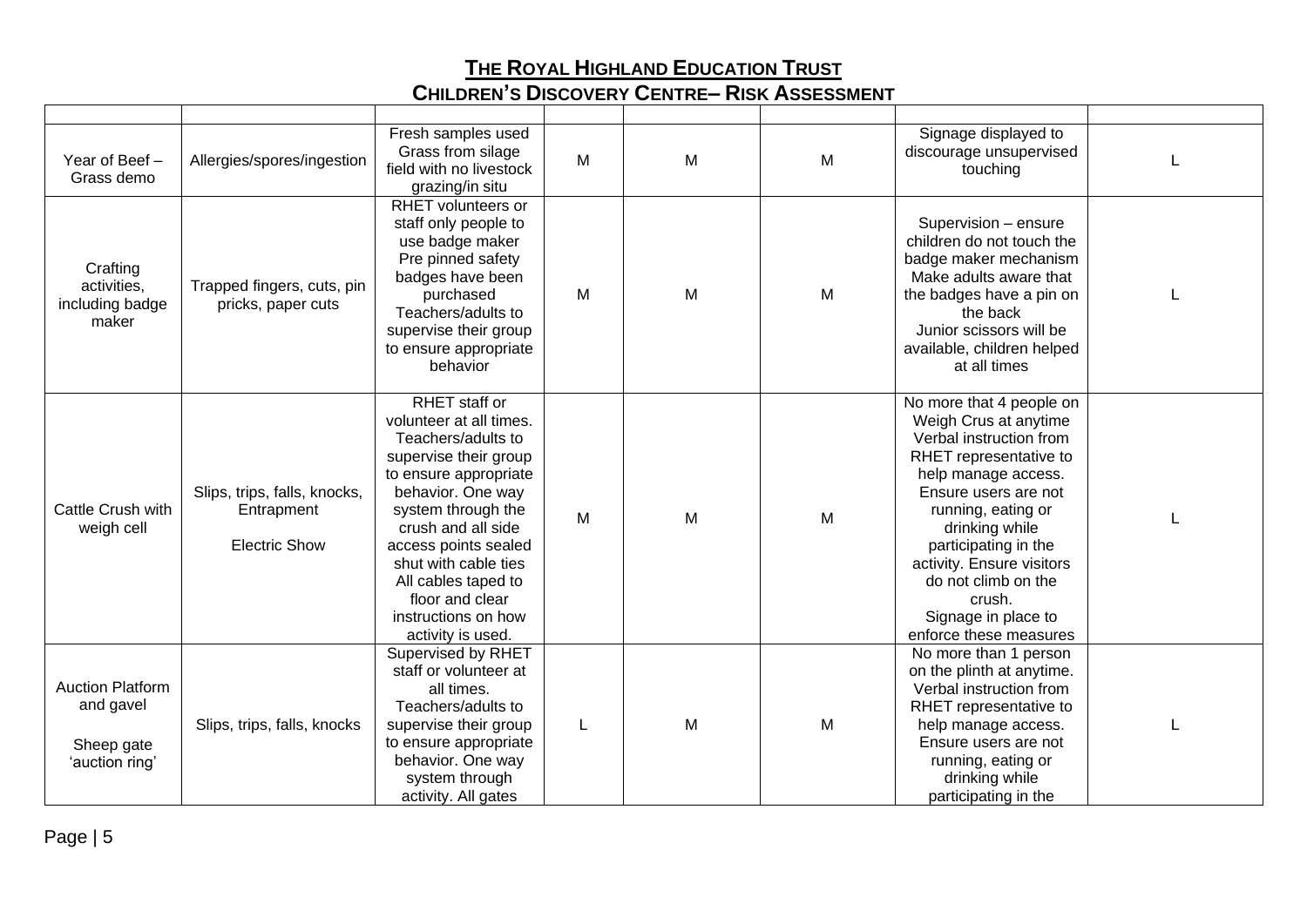|                           |                             | securely tied and                                                                                                                                                                                                                     |   |   |   | activity. Ensure visitors                                                                                                                                                |  |
|---------------------------|-----------------------------|---------------------------------------------------------------------------------------------------------------------------------------------------------------------------------------------------------------------------------------|---|---|---|--------------------------------------------------------------------------------------------------------------------------------------------------------------------------|--|
|                           |                             | checked regularly                                                                                                                                                                                                                     |   |   |   | do not climb on the gates                                                                                                                                                |  |
| Smoothie Bike             | Slips, fall                 | Supervised by RHET<br>staff or volunteer at<br>all times.<br>Teachers/adults to<br>supervise their group<br>to ensure appropriate<br>behavior<br>Ensure ground is<br>level as possible<br>Adult to aid child onto<br>bike if required |   |   |   | 1 person on bike at a<br>time with supervision<br>from RHET staff or<br>volunteer only<br>All blender equipment<br>and fruit prep is handled<br>by RHET staff/volunteers |  |
| Quad bike<br>demonstrator | Slips, trips, falls, knocks | Teachers/adults to<br>supervise their<br>group/child to ensure<br>appropriate behavior.<br>Key will NOT be in<br>the ignition<br>Care to be taking<br>mounting and<br>dismounting the bike                                            | M | M | M | 1 person on bike at a<br>time<br>Adults must supervise<br>children<br>Signage in place to<br>enforce these measures                                                      |  |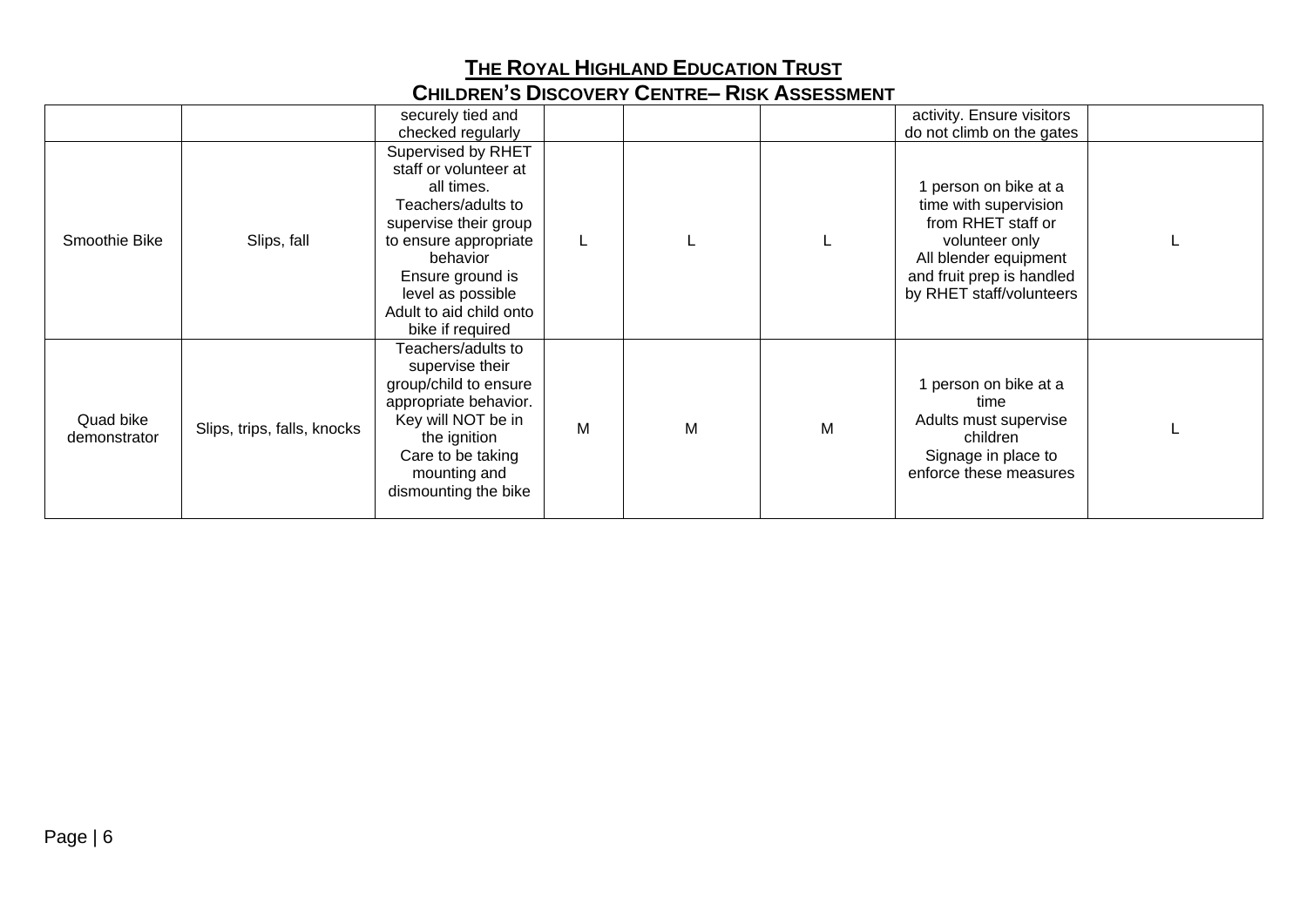| <b>Fire</b><br><b>Procedures</b>              | <b>Risk</b>                                             | <b>Existing</b><br><b>Controls</b>                                                                                                                                                   | Likelihood<br><b>Severity</b><br>(H, M or L) | <b>Severity</b><br>Likelihood (H, M<br>or L) | $L \times S = Risk$ | <b>Action to be Action Taken</b>                                                                                                                                                                                                                                                                                                                                                                                                                                                                                                                        | <b>Modified Risk</b><br><b>With Controls &amp;</b><br><b>Actions Taken</b> |
|-----------------------------------------------|---------------------------------------------------------|--------------------------------------------------------------------------------------------------------------------------------------------------------------------------------------|----------------------------------------------|----------------------------------------------|---------------------|---------------------------------------------------------------------------------------------------------------------------------------------------------------------------------------------------------------------------------------------------------------------------------------------------------------------------------------------------------------------------------------------------------------------------------------------------------------------------------------------------------------------------------------------------------|----------------------------------------------------------------------------|
| Fire in Children's<br><b>Discovery Centre</b> | Trapped in CDC.<br>Burns, smoke<br>inhalation.<br>Death | RHET provide<br>clearly marked<br>egress routes<br>from building with<br>appropriate<br>signage. RHET<br>core staff to<br>assist public and<br>school groups in<br>exiting building. | H                                            | M                                            | H                   | Well signed Fire Evacuation<br>procedure. Fire Whistles, Hi Vis<br>for staff and instructions for<br>members of public and school<br>groups.<br>Fire Procedure:<br>Notify member of RHET staff<br>RHET staff to wear yellow<br>jackets for Fire Marshalls<br>Raise the alarm using whistles<br>Call 999 to alert Fire Brigade<br>Vacate building using nearest<br>usable exit, as signposted<br>Make your way in orderly<br>fashion to Clock Tower at the<br>Main Ring<br>Notify JACC of incident<br>JACC can provide security<br>personnel if required |                                                                            |
| Fire exits to be<br>kept clear                | Trapped in CDC.<br>Burns, smoke<br>inhalation.<br>Death | <b>Clear Fire Exit</b><br>signs visible.<br><b>Buggy</b><br>park/space made<br>available in<br>designated areas                                                                      | H                                            | M                                            | H                   | Staff to make regular checks on<br>exit routes to ensure clear.<br>Obstacle to be removed if<br>restricting accessibility of exit.                                                                                                                                                                                                                                                                                                                                                                                                                      |                                                                            |

Please refer to the specific Fire Risk Assessment for more detail